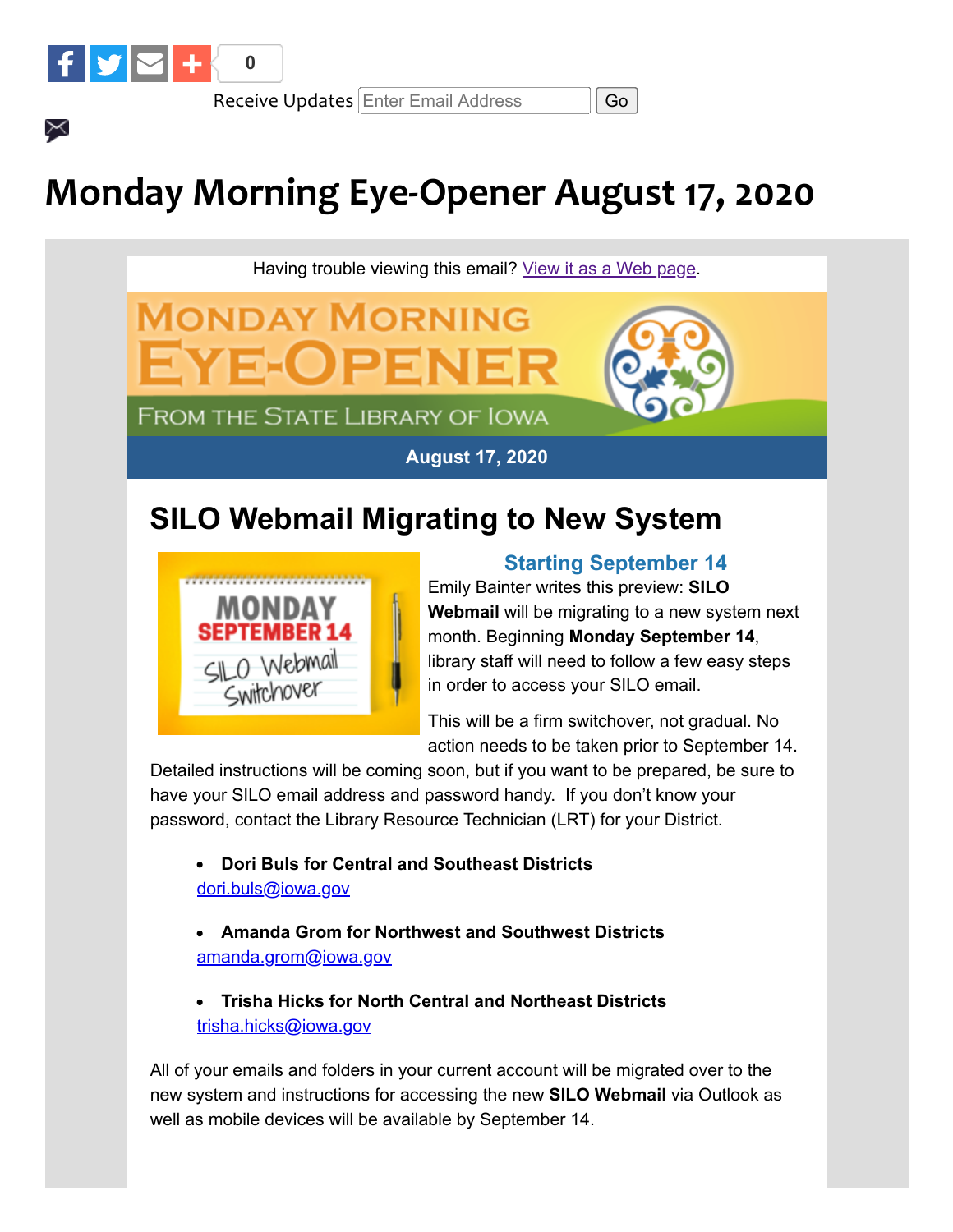**AtMail**, the new **SILO Webmai**l client, offers additional features and an updated interface. This new service is cloud-based, giving you easy access to your emails from anywhere. This also means that power outages affecting State Library servers will no longer impact **SILO email** service.

Watch for more information coming soon, but in the meantime, put a reminder on your calendar—September 14 is the date for the new **SILO Webmail** switchover!

## **Learning Circuits Suspended This Fall**

In a disappointing but not surprising decision, the State Library Education Team has decided to suspend our annual **Learning Circuits** this fall. For several years, **Learning Circuits** (formerly known as Town Meetings) were held annually in the fall—and in person—in six locations around Iowa, typically with one location in each District. **Learning Circuits,** like their Town



Meeting predecessor, are a popular event with a full day workshop and great opportunities for State Library staff to mix and mingle with local library staff around the state.

But with the fall months just around the corner, the Coronavirus situation remains fluid and uncertain, so we'll suspend our fall gathering for this year. But that's not to say that Iowa library staff will be bereft of learning opportunities! As our agency and countless other education providers have done since March, we'll continue to provide online training, roundtables, and webinars in the months ahead. For instance, two notable conferences have transitioned to online formats this fall:

### **ARSL Online Conference**

The **Association for Rural and Small Libraries (ARSL)** has scheduled its 2020 conference for **September 28-October 2. ARSL's** 2020 virtual conference theme is **SOAR with Libraries: Sharing Our Amazing Resources.** Conference fees vary: \$50.00 for ARSL members, \$65.00 for non-members, and \$25.00 for trustees or Friends Groups / Foundation affiliates. There are also group rates available in order to register several people on a library staff. This virtual conference runs from Monday-Friday, each day runs from 9:00AM-1:00PM, with multiple sessions to choose from, as well as keynote speakers each day and a virtual exhibit hall. Registration is open at this link

**[ARSL 2020 Conference](https://www.arsl.org/2020-conference-main-page?utm_medium=email&utm_source=govdelivery)**

### **ILA Online Conference**

The **Iowa Library Association** has scheduled its 2020 conference for **October 14- 16**. **ILA's** conference theme is **Vision 2020**. Keynote and breakout sessions are still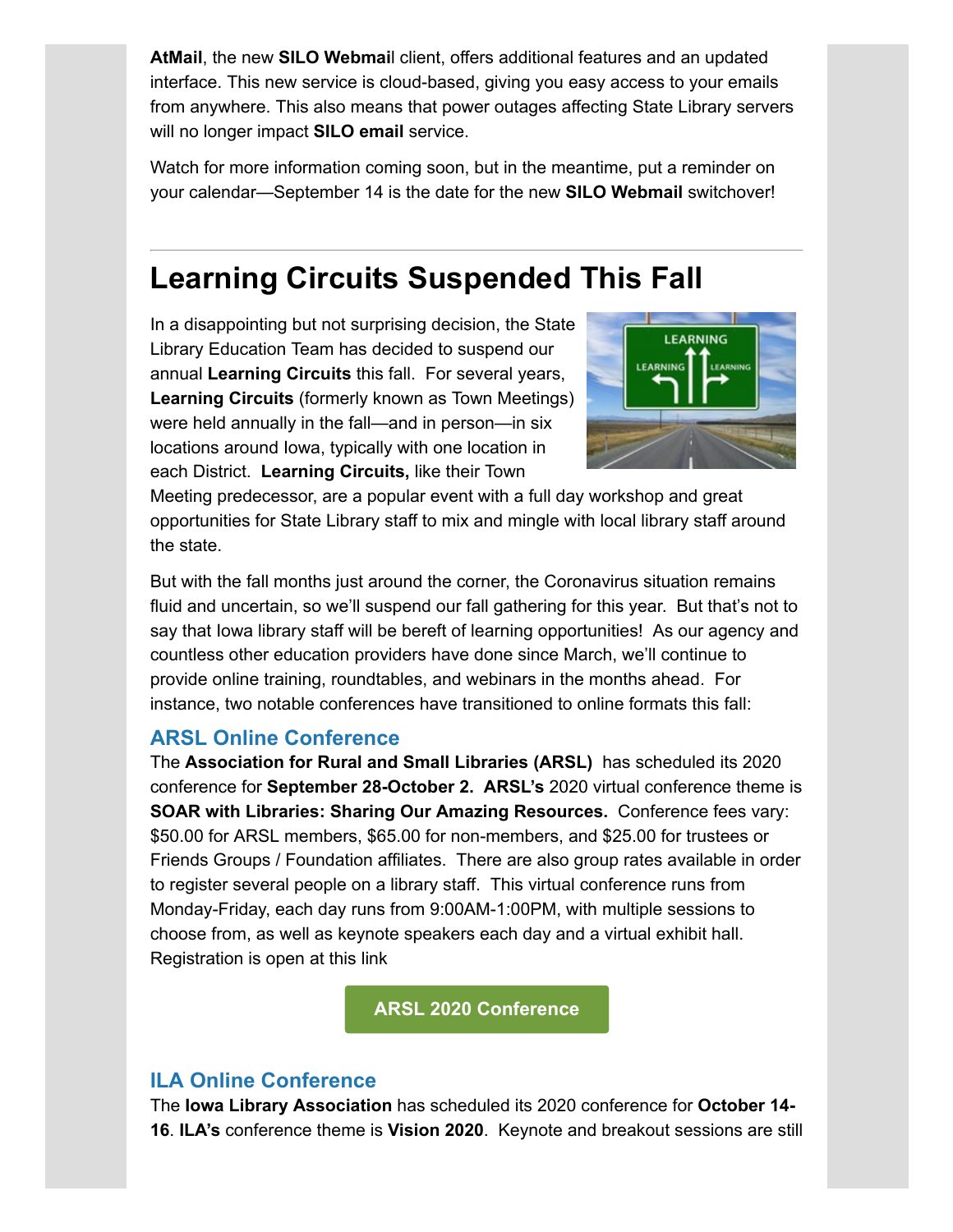being determined, click back on this webpage in the coming weeks as this virtual conference comes together

**[ILA 2020 Conference](https://www.iowalibraryassociation.org/index.php/conference?utm_medium=email&utm_source=govdelivery)**

#### **More From The State Library**

So while our anticipated **Learning Circuits** won't happen in the familiar way this fall, there's no shortage of learning opportunities ahead. Like three more *Boardroom* webinars—**Sept10, Oct8, Nov12**. Another *Big Ideas Book Discussion* in November, all manner of youth services programs, and self-paced classes too. Online learning is the way of things and the next best thing to being there!

**[C.E. Catalog](https://statelibraryofiowa.lmscheckout.com/Course/index?utm_medium=email&utm_source=govdelivery)**

### **DMCA Licenses Up For Renewal**

Recently, libraries have been asking about receiving an invoice to renew a copyright license. At first glance, that invoice might look suspicious, but it is legitimate. And if you don't remember having paid this before, that's understandable, too. It's now been three years



since public libraries were urged to do this in their role as as "online service providers."

The **DMCA license**—which stands for the **Digital Millennium Copyright Act**- renews for \$6.00 every three years. The license recognizes the public library as a provider of public Internet access and helps to alleviate problems when people illegally download content via the library's computers.

If your library has ever received a "cease and desist" letter from your Internet service provider, you'll appreciate the benefit of this license. It's not uncommon for public libraries to be notified of illegal downloading activity happening on the library's computers, typically by people illegally downloading movies. So this **DMCA** license indicates that a public library will pledge to curtail illegal use of its public Internet computers and to report the library director (typically) as an "agent."

### **About DMCA & Designating an Agent**

The **Digital Millennium Copyright Act** provides safe harbors from copyright infringement liability for online service providers. In order to qualify for safe harbor protection, certain online service providers—like public libraries—must designate an agent as the person who will receive notices of copyright infringement.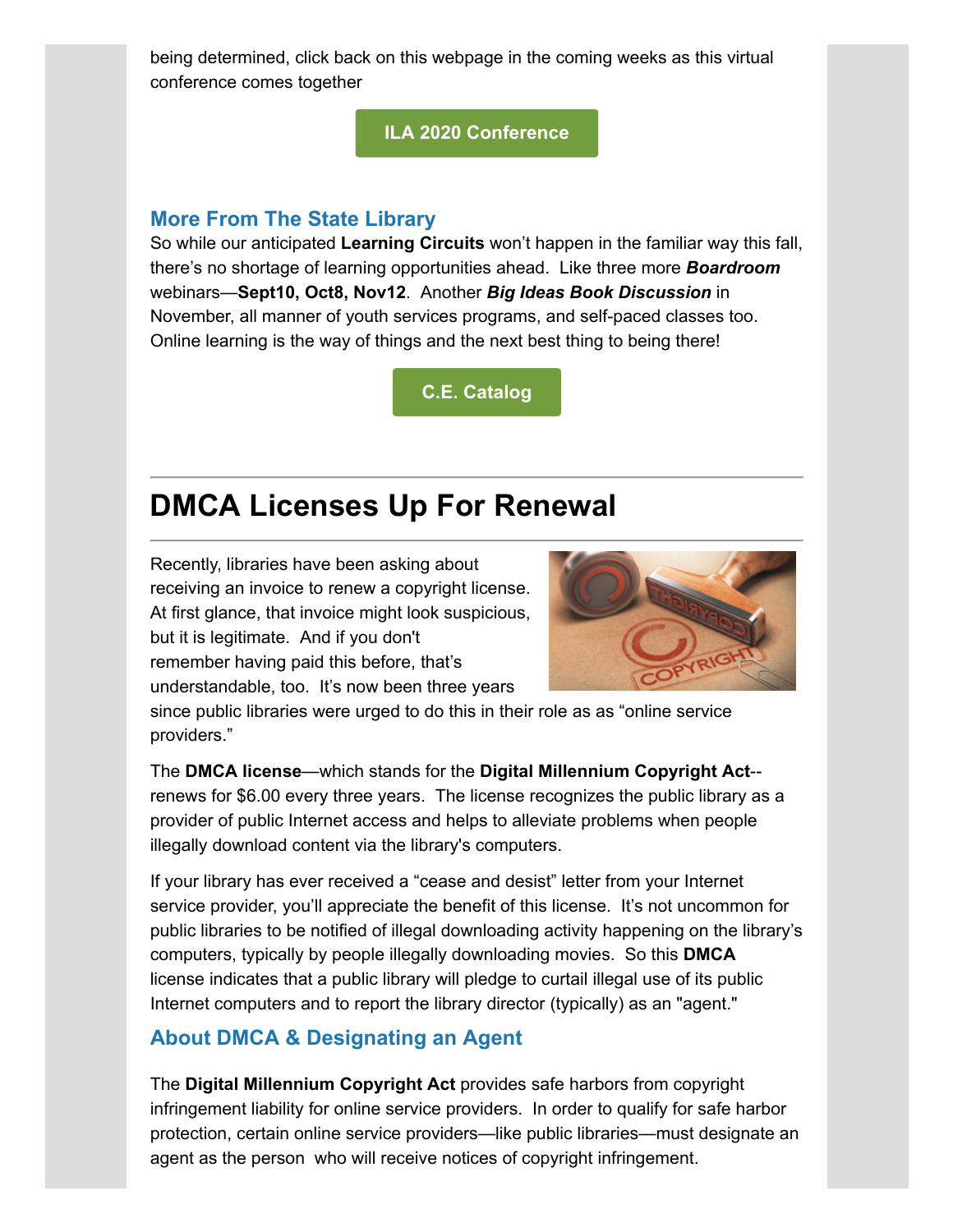To designate an agent, a service provider must do two things: (1) make contact information for the agent available to the public on its website and (2) provide that same information to the federal copyright office, which maintains a centralized online directory

of designated agent contact information for public use. The service provider must also ensure that this information is up to date.

So in short: yes, this invoice for \$6.00 regarding the **DMCA** is legitimate and should be included in upcoming bill payments. For a good refresher, find background reading and video clips specific to the **DMCA** and Iowa libraries posted on the State Library's website.

### **[Read More About the DMCA](https://www.statelibraryofiowa.org/ld/c-d/dmca?utm_medium=email&utm_source=govdelivery)**

### **This Week ...**



### **Look For Three Webinars This Week**

### **Transform Your Stacks**

**Tuesday Aug18. 1:00-2:00PM.** *Transform Your Stacks* helps identify and seize on opportunities to innovate circulation strategy and transform stacks

into modern book showrooms that drive library usage and circulation. Presented by building consultant David Vinjamuri, this program covers the basics of merchandising and displays, as well as a practical guide to making small changes in the library that have a big impact. This workshop includes a brief case study of a small library evaluating pathways for reopening during the COVID-19 pandemic.

### **When Staff or Patrons (Potentially) Have Coronavirus**

**Wednesday Aug19. 1:00-2:00PM.** Are you wondering how your library should handle community-related COVID19 exposure (or potential exposure) ? This webinar will walk through some considerations to keep in mind if you're told of a staff member or patron with a positive test or potential exposure. We will include some of the legal issues, as well as policies, procedures and other considerations. There will also be a chance to ask questions of the presenters.

### **PopYS Live: Discover Great Places Through Reading**

**Thursday Aug20. 1:00-2:00PM.** Every year, a list of books representing the literary heritage of the 50 states, the District of Columbia and the U.S. Virgin Islands is distributed by the Library of Congress Center for the Book during the National Book Festival. This year, the festivities are moving online! Find out more about the program Discover Great Places Through Reading

here [http://read.gov/greatreads/](http://read.gov/greatreads/?utm_medium=email&utm_source=govdelivery) Facilitated by Angie Manfredi, this program reveals Iowa's 2020 selection for the *Discover Great Places Through Reading*